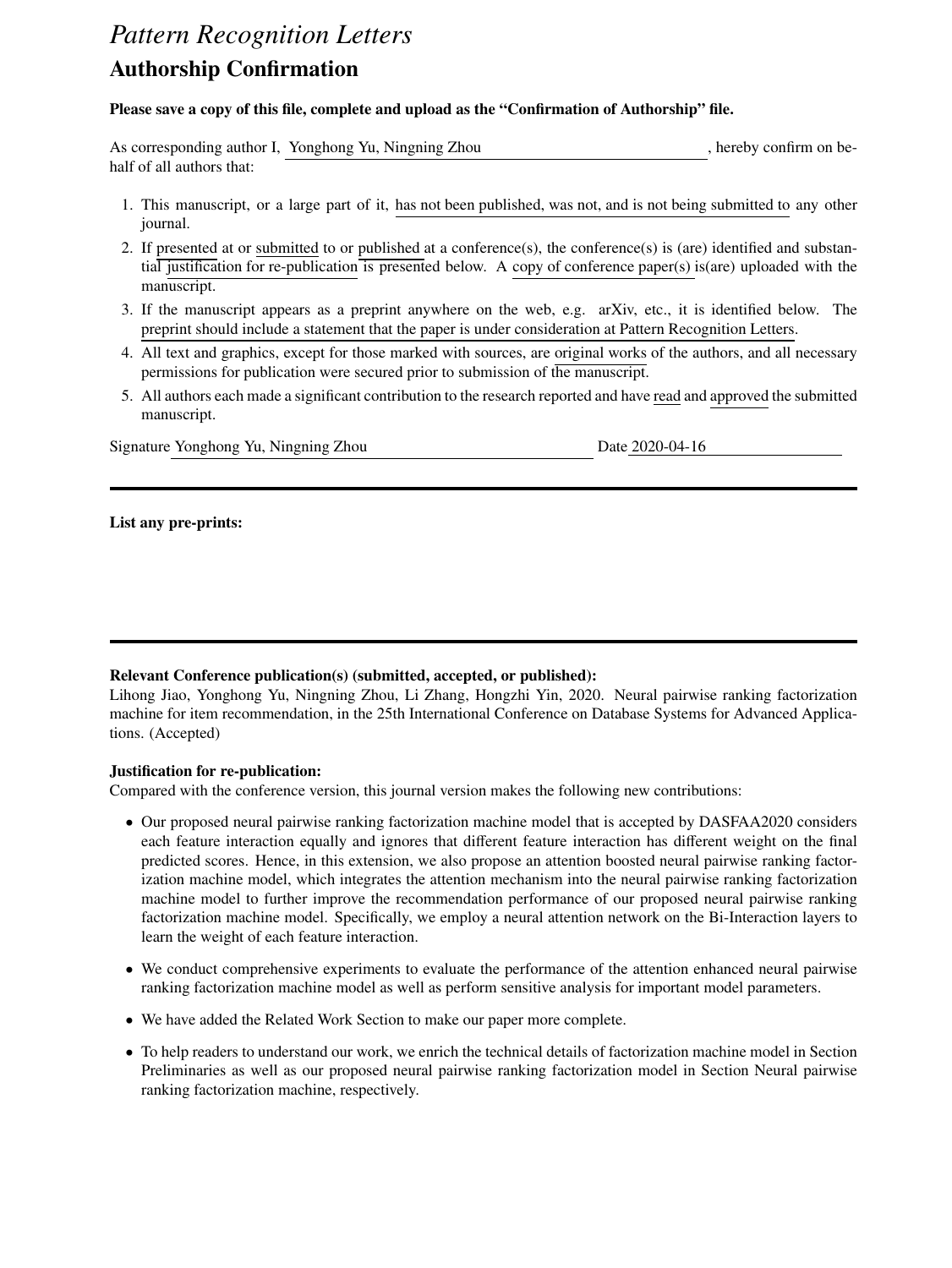

# Pattern Recognition Letters journal homepage: www.elsevier.com

# Enhanced Factorization Machine via Neural Pairwise Ranking and Attention Networks

Yonghong Yu<sup>a,∗∗</sup>, Lihong Jiao<sup>b</sup>, Ningning Zhou<sup>b,</sup>\*\*, Li Zhang<sup>c</sup>, Hongzhi Yin<sup>d</sup>

*<sup>a</sup>Tongda College, Nanjing University of Posts and Telecommunications, Nanjing, China.*

*<sup>b</sup>School of Computer Science, Nanjing University of Posts and Telecommunications, Nanjing, China.*

*<sup>c</sup>Department of Computer and Information Sciences, Northumbria University, Newcastle, UK.*

*<sup>d</sup>School of Information Technology and Electrical Engineering, The University of Queensland, Australia.*

# ABSTRACT

The factorization machine models attract significant attention nowadays since they improve recommendation performance by incorporating context information into recommendation modeling. However, traditional factorization machine models often adopt the point-wise learning method for model parameter learning, as well as only model the linear interactions between features. They substantially fail to capture the complex interactions among features, which degrades the performance of factorization machine models. In this research, we propose a neural pairwise ranking factorization machine for item recommendation, namely NPRFM, which integrates the multi-layer perceptual neural networks into the pairwise ranking factorization machine model. Specifically, to capture the high-order and nonlinear interactions among features, we stack a multi-layer perceptual neural network over the bi-interaction layer, which encodes the second-order interactions between features. Moreover, instead of the prediction of the absolute scores, the pair-wise ranking model is adopted to learn the relative preferences of users. Since NPRFM does not take into account the importance of feature interactions, we propose a new variant of NPRFM, which learns the importance of feature interactions by introducing the attention mechanism. The empirical results on real-world datasets indicate that the proposed neural pairwise ranking factorization machine outperforms the traditional factorization machine models.

c 2020 Elsevier Ltd. All rights reserved.

#### 1. Introduction

With the development of information technology, a variety of network applications have accumulated a huge amount of data. Although the massive data provides users with rich information, it leads to the problem of "information overload". With the huge volume of data available, it is challenging for users to efficiently find the valuable information. On the other hand, for the content providers, it is vital to increase business revenue by recommending suitable products to potential users. The recommendation systems (Adomavicius and Tuzhilin, 2005) can greatly alleviate the problem of information overload. They infer users latent preferences by analyzing their past activities and provide them with personalized recommendation services.

In the field of recommendation systems, collaborative filtering (CF) (Breese et al., 1998; He et al., 2017; Linden et al., 2003) algorithms are the most popular methods, which utilize users' behavior information to make recommendations and are independent of the specific application domains. However, the traditional collaborative filtering methods ignore the contextual information related to users and items, resulting in a suboptimal recommendation performance. In reality, the contextual information (e.g. time, place and mood) greatly affects the decisions of users. For example, the user is more likely to watch different types of movies in different moods, and visit different popular spots at different cities. In order to make context-aware recommendations available to potential users, several contextbased recommendation models are proposed (Adomavicius and Tuzhilin, 2011; Chen, 2005; Baltrunas et al., 2011; Zheng et al., 2015; Rendle, 2010, 2012). Adomavicius et al. (Adomavicius and Tuzhilin, 2011) provided an overview of the multifaceted notion of context, and discussed several approaches for incor-

<sup>∗∗</sup>Corresponding author.

*e-mail:* yuyh@njupt.edu.cn (Yonghong Yu), zhounn@njupt.edu.cn (Ningning Zhou)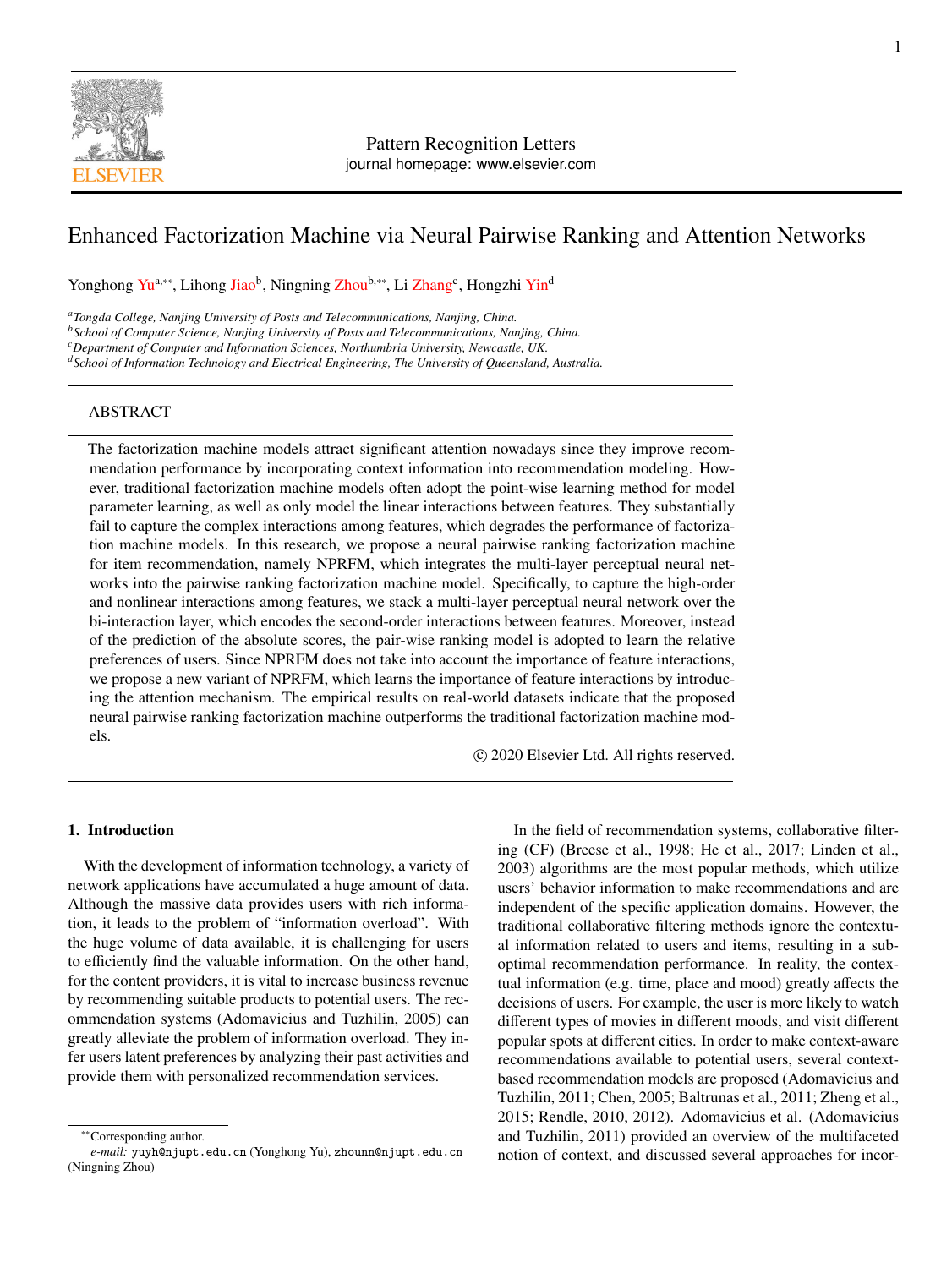porating contextual information into the recommendation process. In addition, they illustrated the usage of context-aware recommendation methods in several application areas where different types of contexts were exploited. In particular, Rendle et al. (Rendle, 2010, 2012) proposed the popular factorization machine (FM) model. As a general predictor, the factorization machine takes the interactions between different context features into account for model building. In fact, FM has been the defacto standard for context-aware recommendation models, and various of extensions of FM have been proposed (He and Chua, 2017; Xiao et al., 2017; Xin et al., 2019; Hong et al., 2019; Yuan et al., 2016; Guo et al., 2016; Juan et al., 2016).

Recently, deep learning techniques have shown great potential in many fields, such as natural language processing, speech recognition and computer vision. In the field of context-aware recommendation systems, some researchers also have utilized deep learning techniques to improve the classic factorization machine models. Typical deep learning based factorization machine models include NFM (He and Chua, 2017), AFM (Xiao et al., 2017), CFM (Xin et al., 2019), and IFM (Hong et al., 2019). The Neural Factorization Machine (NFM) (He and Chua, 2017) seamlessly unifies the advantages of neural networks and the factorization machine. It not only captures the linear interactions between feature representations of variables, but also models nonlinear high-order interactions. However, both FM and NFM adopt a point-wise method to learn their model parameters. They fit the user's scores rather than learn the user's relative preferences for item pairs. In fact, common users usually care about the ranking of item pairs rather than the absolute rating on each item. The pairwise ranking factorization machine (PRFM) (Yuan et al., 2016; Guo et al., 2016) makes use of the Bayesian personalized ranking (BPR) (Rendle et al., 2009) and FM to learn the relative preferences of users over item pairs. Similar to FM, PRFM can only model the linear interactions among features. As a result, the above studies reveal that both the neural networks and the pair-wise learning method are beneficial for the factorization machine, which endow the factorization machine with capacities of modeling non-linear interactions and learning the ranking of item pairs, respectively. However, there are no effective schemes that unify the FM model, neural networks and the BPR criterion into an integrated framework, which is capable of tackling the intrinsic weaknesses of each independent model.

In this research, we propose the Neural Pairwise Ranking Factorization Machine (NPRFM) model, which integrates the multi-layer perceptual neural networks into the PRFM model to boost the recommendation performance. There are three fundamental components, i.e., multi-layer perceptual neural networks, factorization machine model and the BPR criterion. Specifically, to capture the high-order and nonlinear interactions among features, we stack a multi-layer perceptual neural network over the bi-interaction layer, which is a pooling layer that encodes the seconde-order interactions between features. Moreover, the BPR criterion is adopted to learn the relative preferences of users, which makes non-observed feedback contribute to the inference of model parameters. Hence, the proposed neural pairwise ranking factorization machine model unifies the strength of three fundamental components and effectively deals with their respective drawbacks. Owing to the fact that NPRFM does not consider the importance of feature interactions, we propose an attention boosted NPRFM to further improve the recommendation performance. Concretely, to learn the importance of feature interactions, we employ a neural attention network on the pooling operation in the Bi-Interaction layer. The empirical results on real world datasets indicate that our proposed neural pairwise ranking factorization machine model outperforms the traditional recommendation algorithms.

# 2. Related work

In this section, we review the key related studies, including traditional collaborative filtering methods, context-aware recommendation models and the attention mechanism, especially the factorization machine model and its extensions.

#### *2.1. Traditional collaborative filtering*

The traditional recommendation algorithms can be roughly divided into three categories: content-based, collaborative filtering and hybrid recommendation algorithms (Adomavicius and Tuzhilin, 2005). Collaborative filtering is one of the most popular recommendation techniques in the research of recommender systems. It mainly includes memory-based and modelbased methods. Typical memory-based approaches include user-based CF (Breese et al., 1998) and item-based CF (Sarwar et al., 2001; Linden et al., 2003), while model-based filtering approaches include Bayesian networks (Breese et al., 1998), clustering model (Xue et al., 2005; Yu et al., 2013), latent semantic analysis (Hofmann, 2004, 2003), restricted Boltzmann machines (Salakhutdinov et al., 2007), and matrix factorization (Koren et al., 2009), etc. In fact, matrix factorization (Koren et al., 2009) has become the defacto standard in the research of recommendation systems, and various extensions of MF have been proposed (Mnih and Salakhutdinov, 2008; Koren, 2008; Lee and Seung, 1999; Yu et al., 2009). Matrix factorization maps both users and items into a low-dimensional latent factor space, using the inner product of the user's and item's lowdimensional feature vectors to predict the user's score on the item. Typical matrix factorization models include PMF (Mnih and Salakhutdinov, 2008), SVD++ (Koren, 2008), NMF (Lee and Seung, 1999), NPCA (Yu et al., 2009), etc.

#### *2.2. Context-boosted collaborative filtering*

The traditional recommendation methods overlook the contextual information involved in the recommendation systems, which greatly affects the decision-making of users. Adomavicius et al. (Adomavicius and Tuzhilin, 2011) provided an overview of the multifaceted notion of context, and discussed several approaches for incorporating contextual information into the recommendation process. In order to tackle the problem of context-aware recommendation, several context-boosted recommendation methods have been proposed. In (Chen, 2005),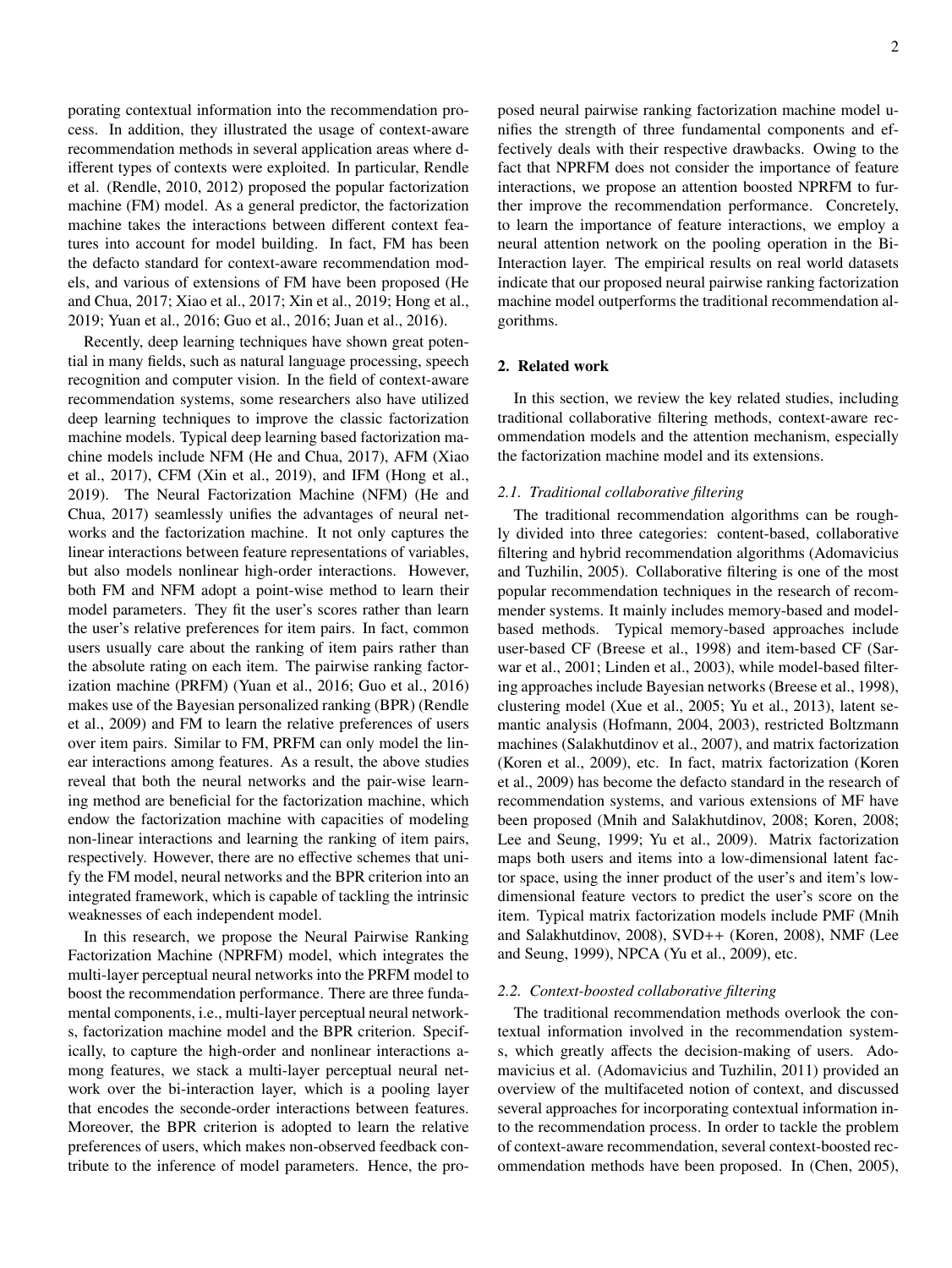Chen et al. proposed a context-aware collaborative filtering method that predicts a user's preferences in different context situations based on past experiences. In (Baltrunas et al., 2011), Baltrunas et al. presented a context-aware matrix factorization method, which models the interactions between the contextual factors and item ratings. Based on the assumption that recommendation lists should be similar if their contextual situations are similar, Zheng et al. (Zheng et al., 2015) proposed a similarity-learning model. Their proposed model integrates context similarity with the sparse linear recommendation model. In (Rendle, 2010, 2012), Rendel et al. proposed the factorization machine (FM), which is a general predictor that can be adopted for the prediction tasks working with any real valued feature vector. The FM method is able to model the interactions among different features. Especially, it is able to break the independence between interaction features by decomposing them, which means that the information related to one interaction is beneficial for learning the parameters of related interactions. Owing to its effectiveness and flexibility, various extensions of FM have been proposed. As an example, Qiang et al. (Qiang et al., 2013) proposed a ranking factorization machine (RankingFM) model, which applies FM model to microblog ranking on the basis of pairwise classification. The RankingFM model unifies the generality of learning to rank framework and the advantages of factorization model in estimating interaction parameters between features, leading to better retrieval performance. In (Guo et al., 2016), Guo et al. proposed the pairwise ranking factorization machine (PRFM), which alleviates the cold start problem and enhances the performance of personalized ranking by incorporating BPR (Rendle et al., 2009) with factorization machine. Juan et al. (Juan et al., 2016) presented the field-aware factorization machine (FFM), which is used to classify large sparse data. Inspired by LambdaRank (Yan et al., 2010), Yuan et al. (Yuan et al., 2016) proposed the Lambda factorization machine (LambdaFM), which is particularly intended for optimizing ranking performance for the problem of implicit feedback based context-aware recommendation. Recently, In (Chen et al., 2020), Chen et al. proposed an efficient non-sampling factorization machine framework, namely ENSFM, for context-aware top-k recommendation. ENSFM not only seamlessly connects the relationship between factorization machines and matrix factorization, but also resolves the challenging efficiency issue of non-sampling learning. Xu et al. (Xu and Wu, 2020) proposed a lightweight model named LorentzFM for recommendation and click through rate prediction tasks. Moreover, they proposed a new score function by characterizing if the triangle inequality for Lorentz distance is violated or not in the hyperboloid model.

With the development of deep learning techniques, some researchers have adopted deep learning algorithms to improve the performance of FM. Since FM can only model the linear interactions between feature representations of variables, He et al. (He and Chua, 2017) proposed a novel model for sparse data prediction, named Neural Factorization Machine (NFM), which seamlessly integrates neural networks into factorization machine mode. It not only captures the linear interactions among representations of features, but also models nonlinear 3

high-order interactions among them. In (Xiao et al., 2017), Xiao et al. proposed the attentional factorization machine (AFM) model, which learns the importance of each feature interaction from data via a neural attention network. The AFM model is able to enhance the expressiveness as well as boost the interpretability of FM model. In (Guo et al., 2017), Guo et al. proposed a new neural network model DeepFM that integrates the architectures of FM and deep neural network (DNN). Specifically, the DeepFM models low-order feature interactions like FM and models high-order feature interactions like DNN. Moreover, based on the DeepFM model, Zhang et al. (Zhang et al., 2019) proposed a novel neural click through rate model named FAT-DeepFM that enhances the DeepFM model by introducing the compose-excitation network field attention to dynamically capture each feature's importance before explicit feature interaction procedure. In addition, Xin et al. (Xin et al., 2019) proposed a novel context-aware recommendation algorithm, called Convolutional Factorization Machine (CFM). CFM firstly models the second-order interactions with outer product, resulting in "images" which capture correlations between embedding dimensions. Then, all the generated "images" are stacked, and form an interaction cube. Finally, a 3D Convolutional Neural Networks (CNN) is subsequently applied to learn high-order interaction signals in an explicit manner.

#### *2.3. Attention mechanism*

Recently, attention mechanism has been adopted in many fields owing to its efficiency and robustness, such as natural language processing, speech recognition and computer vision. Some recent studies have also utilized the attention mechanism to improve the recommendation performance. As an example, Chen et al. (Chen et al., 2017b) proposed a novel convolutional neural network, called SCA-CNN, that incorporates spatial and channel-wise attentions into a CNN model. To effectively select "good" interactive features in context-aware recommendations, Cheng et al. (Cheng et al., 2014) proposed a novel gradient boosting factorization machine (GBFM) model, which incorporates feature selection algorithm with FM into a unified framework. In (Chen et al., 2017a), Chen et al. proposed an attention collaborative filtering (ACF) model to address the challenging item- and component-level implicit feedback in multimedia recommendation. ACF model consists of two attention modules: the component-level attention module, starting from any content feature extraction network, which learns to select informative components of multimedia items, and the itemlevel attention module, which learns to score item preferences.

Compared with the above methods, the main differences between our proposed methods and existing studies include the following aspects: (1) Unlike PRFM that only models the linear interactions among features, we stack a multi-layer perceptual neural network over the bi-interaction layer to capture the high-order and nonlinear interactions between features. (2) Differ from FM and NFM that adopt the point-wise method to learn their model parameters, our proposed models utilize the BPR, i.e. a pair-wise learning method, to learn model parameters. (3) Furthermore, we integrate the attention mechanism into the neural pairwise ranking factorization machine to learn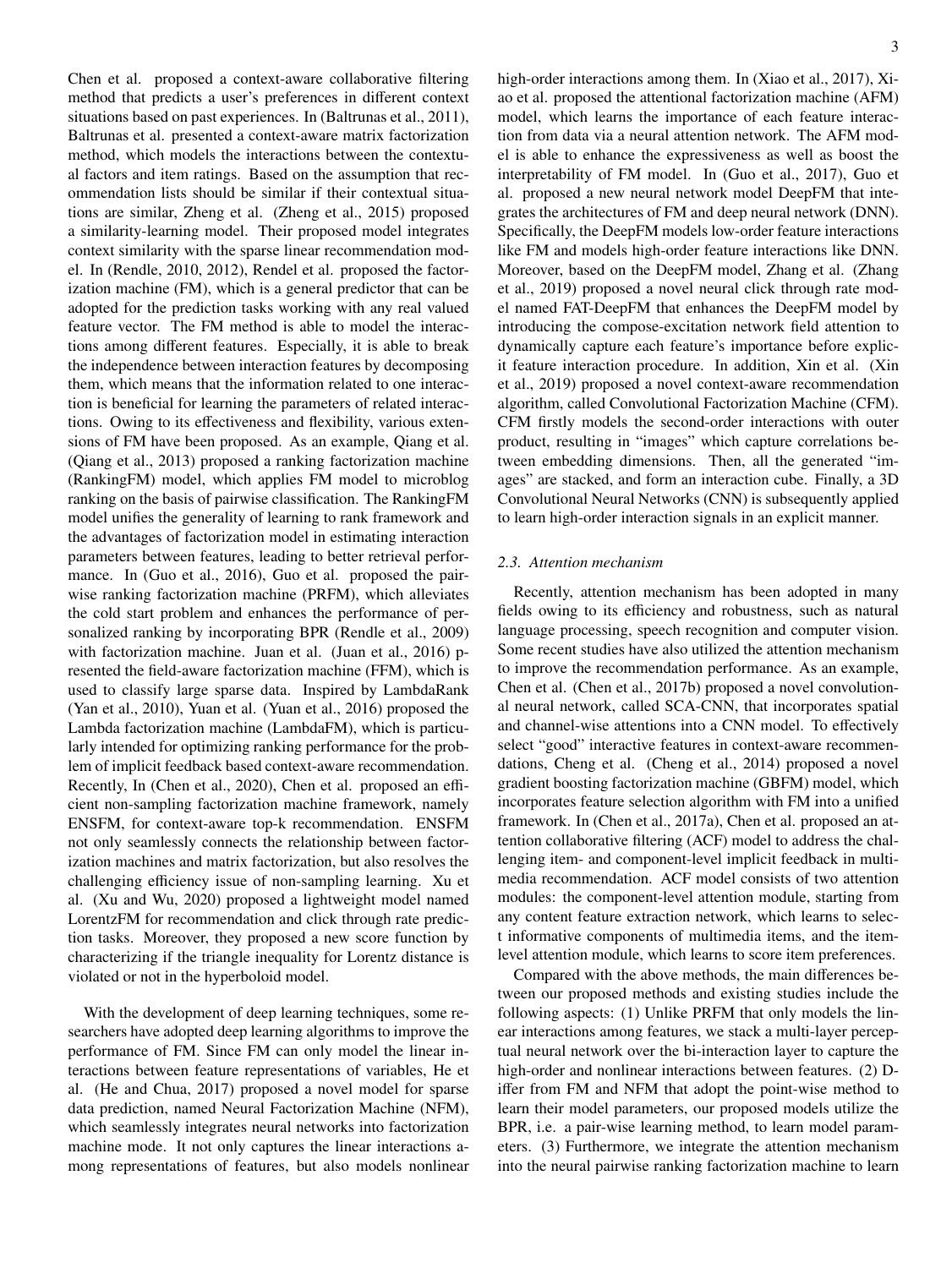the weight of each feature interaction. In general, our proposed models unify the strength of multi-layer perceptual neural networks, factorization machine, BPR criterion and the attention mechanism.

#### 3. Preliminaries

#### *3.1. Factorization machine*

Factorization Machine is able to model the interactions among different features by using a factorization model. Especially, FM model breaks the independence between interaction features by decomposing them to estimate interactions. In other words, the information related to one interaction is beneficial for learning the parameters of related interactions. Moreover, the FM model is endowed with strong expressiveness ability. For example, matrix factorization, Support Vector Machine (SVM) (Suykens and Vandewalle, 1999) and factorized personalized markov chains (FPMC) (Rendle et al., 2010) can be induced from FM by constructing an appropriate input data format.

Usually, the model equation of FM is defined as follows:

$$
\hat{y}(\mathbf{x}) = w_0 + \sum_{i=1}^n w_i x_i + \sum_{i=1}^n \sum_{j=i+1}^n \langle \mathbf{v}_i, \mathbf{v}_j \rangle x_i x_j \tag{1}
$$

where  $\hat{y}(\mathbf{x})$  is the predicted value, and  $\mathbf{x} \in \mathbb{R}^n$  denotes the input vector of the model equation.  $x_i$  represents the *i*-th element of **x**.  $w_0 \in R$  is the global bias,  $\mathbf{w} \in R^n$  indicates the weight vector of the input vector **x**.  $V \in R^{n \times k}$  is the latent feature matrix, whose  $\mathbf{v}_i$  represents the feature vector of  $x_i$ .  $\langle \mathbf{v}_i, \mathbf{v}_j \rangle$  is the dot product of two feature vectors, which is used to model the interaction of two feature vectors, which is used to model the interaction between  $x_i$  and  $x_j$ .

By mathematical derivation,  $\hat{y}(x)$  can be further rewritten as:

$$
\hat{y}(\mathbf{x}) = w_0 + \sum_{i=1}^n w_i x_i + \frac{1}{2} \sum_{f=1}^k ((\sum_{i=1}^n v_{i,f} x_i)^2 - \sum_{i=1}^n v_{i,f}^2 x_i^2) \tag{2}
$$

According to Eq. (2), the time complexity of the model equation of FM is  $O(k.n)$ , which indicates that the computation cost is linear with respect to the dimension of latent feature and the number of features.

#### 4. Neural pairwise ranking factorization machine

The factorization machine model is a strong competitor in the area of context-aware recommendation and has shown promising results. In fact, the factorization machine has been the defacto standard for context-aware recommendation task, and several variants of FM have been proposed, for instance, NFM (He and Chua, 2017), AFM (Xiao et al., 2017), PRFM (Guo et al., 2016; Qiang et al., 2013), CFM (Xin et al., 2019) and so on. However, FM only captures the second-order interactions among features, which is insufficient to model the complex interaction patterns between features. In order to tackle this issue, NFM integrates multi-layer perceptual neural networks into FM to learn the nonlinear high-order interactions. However, both FM and NFM focus on predicting the absolute ratings



Fig. 1. The framework of the neural pairwise ranking factorization machine

for target items, which is different from the concern of common users that is to learn the relative ranking between item pairs. In addition, PRFM is designed for the ranking task, and learns the relative preferences of users for item pairs. Specifically, instead of using the point-wise learning method, the PRFM mechanism adopts the pair-wise learning method to learn the model parameters. To some extent, the scheme of pair-wise learning method is able to alleviate the issue of data sparsity because both observed and unobserved feedback contributes to the learning of model parameters. But, similar to FM, the PRFM can not model the complex interaction patterns between different features. To model the high-order interaction behaviors among features as well as learn the relatively preferences of user over item pairs, we propose the neural pairwise ranking factorization machine (NPRFM) model, whose underlying components are NFM and PRFM. In NPRFM, we stack a multi-layer perceptual neural network (MLP) over the bi-interaction layer to capture the high-order and nonlinear interactions among features. Fig. 1 presents the framework of the proposed neural pairwise ranking factorization machine, which consists of four layers, i.e. embedding layer, Bi-interaction layer, hidden layer and prediction layer. The input of NPRFM includes positive and negative instances. Both positive and negative instances contain user, item and context information. By using one-hot encoding, the positive and negative instances are converted into sparse feature vectors  $\mathbf{x} \in R^n$  or  $\mathbf{x}' \in R^n$ , respectively. A toy example of one-hot encoded positive or negative instance is illustrated as follows,

$$
\underbrace{[0, 0, 0, 1... , 0]}_{userID=3} \underbrace{[0, 0, 1, 0... , 0]}_{itemID=2} \underbrace{[0, 1, 1, 0, 0, 1, 0, 0]}_{city=china, mood=happy, weather=sunny}
$$
 (3)

where the first component represents the user information and the second element indicates the item information. And context information, such as country, mood, weather etc., are located in the third factor. In the one-hot encoded sparse feature vector, the feature value  $x_i = 0$  means the *i*-th feature does not exist in the instance.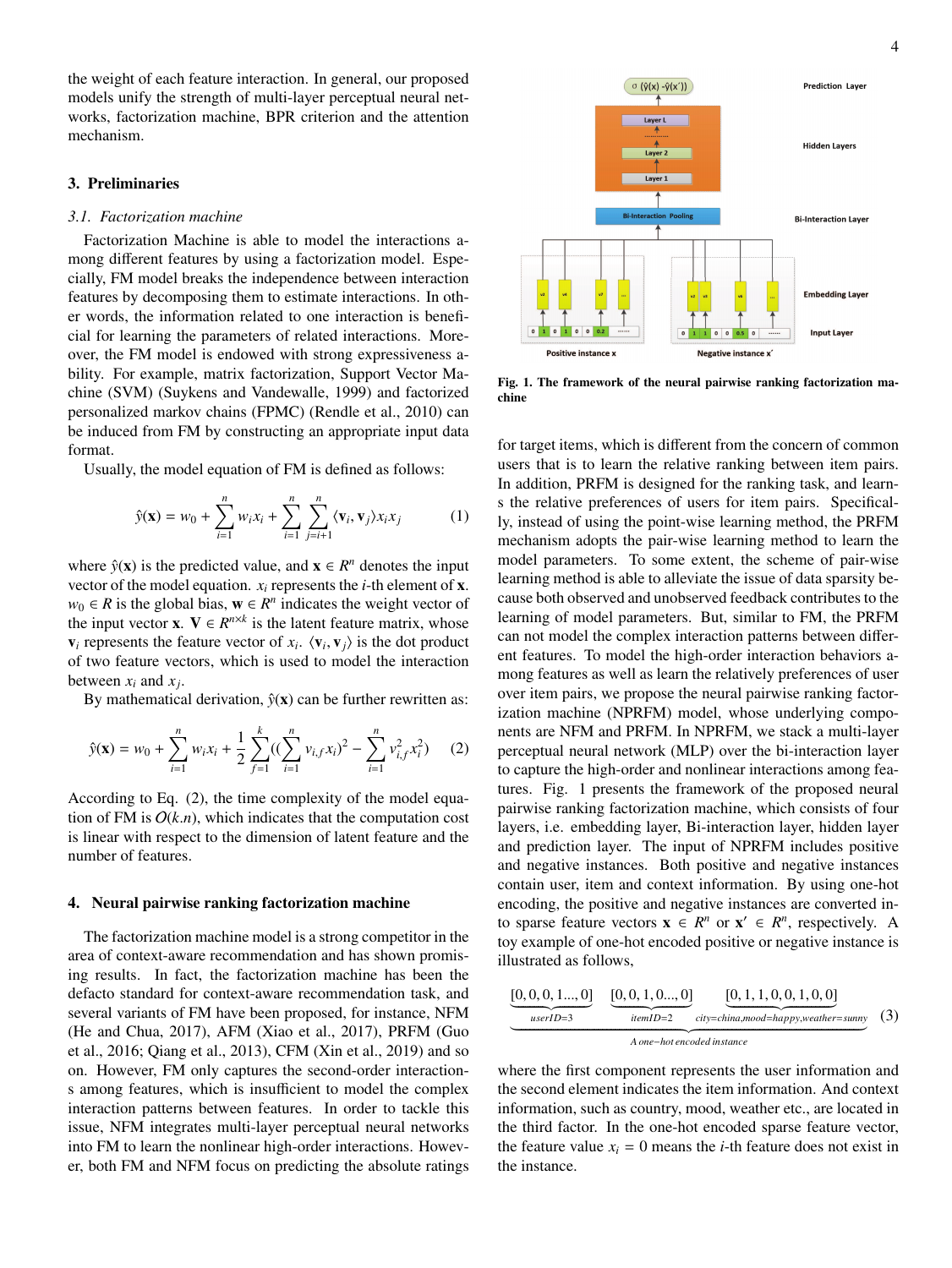#### *4.1. Embedding layer*

The goal of embedding layer is to map each feature into a low-dimensional space, where each feature is represented as a compact and dense real-value vector, instead of a sparse and high-dimensional vector. After one-hot encoding, we use the embedding table lookup operation to obtain the embedded representations of features included in the input instance. Formally, the embedded representation of x is,

$$
\mathbf{V}_x = \mathbf{V}.\text{onehot}(\mathbf{x})\tag{4}
$$

where  $V_x$  is a set of embedding vectors, i.e.,  $V_x$  =  $\{x_1\mathbf{v}_1, ..., x_n\mathbf{v}_n\}$ , and  $\mathbf{v}_i \in \mathbb{R}^k$  is the embedded representation of the *i*-th feature. Owing to the sparsity of **x**, only the embedded the *i*-th feature. Owing to the sparsity of x, only the embedded representations of non-zero features (i.e., $x_i \neq 0$ ) are included in V*x*.

# *4.2. Bi-Interaction layer*

The Bi-Interaction layer is a pooling operation, which converts the set of embedding vectors  $V_x$  into one vector  $f_{BI}(V_x)$ :

$$
f_{BI}(\mathbf{V}_x) = \sum_{i=1}^n \sum_{j=i+1}^n x_i \mathbf{v}_i \odot x_j \mathbf{v}_j
$$
 (5)

where  $\odot$  represents the element-wise product of two vectors. As shown in Eq.(5), the Bi-Interaction layer captures the pair-wise interactions among the low dimensional representations of features. In other words, the Bi-Interaction pooling only encodes the second-order interactions among features.

#### *4.3. Hidden layers and prediction layer*

Since the Bi-interaction layer only captures the second-order interactions among features, and can not model the complexity interactive patterns among features, we utilize the multilayer perceptron (MLP) to learn the interaction relationships among features, which endows the proposed model with the ability of capturing the high-order interactions. In fact, as reported in (Hornik et al., 1989), the multi-layer perceptron is able to approximate any measurable function. Moreover, some researchers also utilized the MLP to improve the performance of recommendation models (He et al., 2017; Yu et al., 2019). Specifically, in the hidden layers, we stack multiple fully connected hidden layers over the Bi-Interaction layer, where the output of a hidden layer is used as the input of the subsequent hidden layer that makes use of the weighted matrix and nonlinear activation function, such as sigmoid, tanh and ReLU, to nonlinearly transform this output. Formally, the MLP model is defined as,

$$
\mathbf{z}_{1} = \sigma_{1} (\mathbf{W}_{1} f_{BI} (\mathbf{V}_{x}) + \mathbf{b}_{1}),
$$
  
\n
$$
\mathbf{z}_{2} = \sigma_{2} (\mathbf{W}_{2} \mathbf{z}_{1} + \mathbf{b}_{2}),
$$
  
\n...  
\n
$$
\mathbf{z}_{L} = \sigma_{L} (\mathbf{W}_{L} \mathbf{z}_{L-1} + \mathbf{b}_{L})
$$
  
\n(6)

where *L* denotes the number of hidden layers.  $W_l \in R^{k_l \times k_{l-1}}$  and  $\mathbf{b}_l \in R^{k_l}$  represent the weight matrix and bias vector for the *l*-th layer, respectively. And *k<sup>l</sup>* denotes the transform size of the *l*-th hidden layer.

The prediction layer is connected to the last hidden layer, and is used to predict the score  $\hat{y}(x)$  for the instance x, where x can be positive or negative instances. Formally,

$$
\hat{y}(\mathbf{x}) = \mathbf{h}^T \mathbf{z}_L \tag{7}
$$

where **h** is the weight vector of the prediction layer.

Combining the Eq.(6) and (7), the model equation of NPFFM is reformulated as:

$$
\hat{y}(\mathbf{x}) = \sum_{i=1}^{n} w_i x_i + \mathbf{h}^T \sigma_L(\mathbf{W}_L(\dots \sigma_1(\mathbf{W}_1 f_{BI}(\mathbf{V}_x) + \mathbf{b}_1) \dots) + \mathbf{b}_L)
$$
 (8)

#### *4.4. Model learning*

Our proposed NPRFM approach focuses on collaborative filtering with implicit feedback, which learns the relative preferences for item pairs rather than predicts the absolute ratings. Hence, we adopt a ranking criterion, i.e, the BPR criterion, to optimize the model parameters. Formally, the objective function of NPRFM is defined as:

$$
\mathcal{L}^{NPRFM} = \sum_{(\mathbf{x}, \mathbf{x}') \in \mathcal{X}} -ln \sigma(\hat{\mathbf{y}}(\mathbf{x}) - \hat{\mathbf{y}}(\mathbf{x}')) + \frac{\lambda}{2} (||\mathbf{\Theta}||_F^2)
$$
(9)

where  $\sigma(.)$  is the logistic sigmoid function. And  $\Theta = \{w_i, \mathbf{W}_l, \mathbf{b}_l, \mathbf{v}_i, \mathbf{h}\}$ ,  $i \in (1...n)$ ,  $l \in (1...L)$  denotes the model parameters  $\kappa$  is the set of positive and negative instances rameters.  $\chi$  is the set of positive and negative instances.

In the process of model training, we adopt the uniform sampling scheme to sample one negative instance for each positive instance. After shuffling the sampled instances, we feed a batch of instances into our proposed neural personalized ranking factorization machine model. In addition, we adopt the Adagrad (Lu et al., 2017) optimizer to update model parameters since the Adagrad optimizer utilizes the information of the sparse gradient and gains an adaptive learning rate, which is suitable for the scenarios of data sparsity.

#### *4.5. Attention Boosted NPRFM*

FM enhances linear regression models by combining secondorder feature interactions. Despite effectiveness, FM can be disturbed by modeling all feature interactions with the same weights, since not all feature interactions are equally useful and predictive. For example, the interactions with useless features may even generate noise and greatly degrade the performance. In this section, we introduce the attention mechanism into N-PRFM to further improve the recommended performance. Fig. 2 presents the framework of the proposed attention boosted N-PRFM. The experimental results are shown in Section 5.3. The attention mechanism is employed to the pooling operation in the Bi-Interaction layer:

$$
f_{ABI}(\mathbf{V}_x) = a_f \odot f_{BI}(\mathbf{V}_x) \quad (f = 1, \cdots, k) \tag{10}
$$

where  $a_f$  is the attention score for  $f_{BI}(\mathbf{V}_x) \in R^k$ , which can be interpreted as the importance of  $f_{BI}(\mathbf{V}_x)$  in predicting the target. We parameterize the attention score with a multi-layer perceptron (MLP), which is called the attention network. The input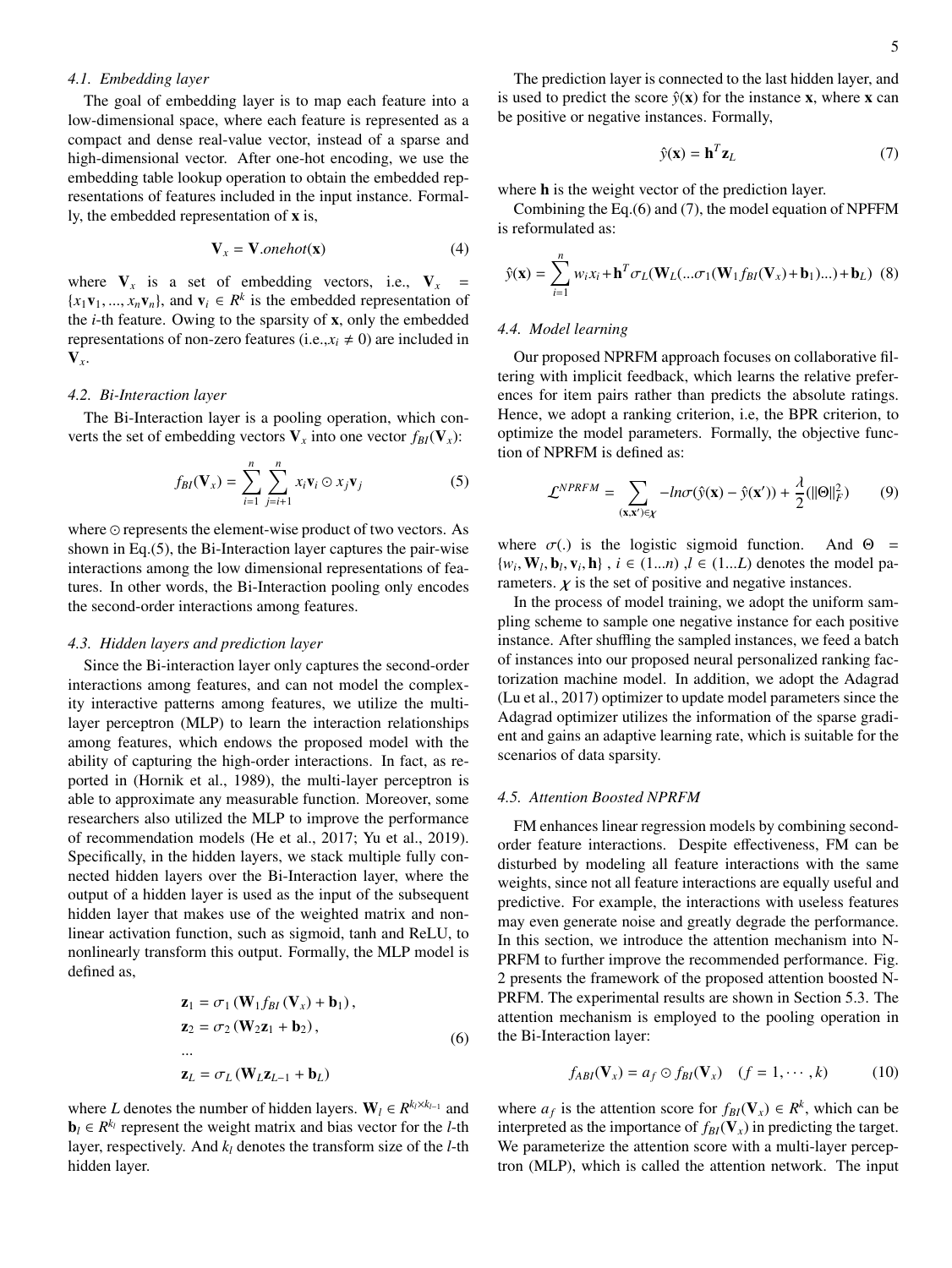

Fig. 2. The framework of attention boosted NPRFM

of the attention network is a k-dimensional vector obtained after the pooling operation. Formally, the attention network is defined as:

$$
a'_{f} = \mathbf{P}^{T} ReLU \left( \mathbf{W}' f_{BI}(\mathbf{V}_{x}) + \mathbf{b}' \right)
$$
 (11)

$$
a_f = \frac{exp(a'_f)}{\sum_{f=1}^k exp(a'_f)}
$$
(12)

where  $W' \in R^{t \times k}$ ,  $b' \in R^t$  and  $P \in R^t$  represent the weight matrix, bias vector and prediction weight for the attention network, respectively. And *t* denotes the hidden layer size of the attention network, which we call the attention factor. The attention scores are normalized by the softmax function, while the rectifier(ReLU) is used as the activation function.

Formally, the model equation of NPRFM with the attention mechanism is reformulated as:

$$
\hat{y}_{Att}(\mathbf{x}) = \sum_{i=1}^{n} w_i x_i + \mathbf{h}^T \sigma_L(\mathbf{W}_L(\dots \sigma_1(\mathbf{W}_1(a_f \odot f_{BI}(\mathbf{V}_x)) + \mathbf{b}_1) \dots) + \mathbf{b}_L)
$$
(13)

#### 5. Experiments

In order to evaluate the performance of the proposed neural pairwise ranking factorization machine, we compare our proposed models with other baselines on real-world datasets.

#### *5.1. DataSets and evaluation metrics*

In our experiments, we choose two real-world implicit feedback datasets: Frappe<sup>1</sup> and Last.fm<sup>2</sup>, to evaluate the effectiveness of the proposed model.

Frappe: Frappe is a context-aware application discovery tool. This dataset was collected by Baltrunas et al. (Baltrunas et al., 2015). It contains 96,203 application usage logs with different contexts. Besides the user ID and application ID, each log contains eight contexts, such as weather, city and country

Last.fm: The last.fm dataset is used for music recommendation. This dataset was collected by Xin et al. (Xin et al., 2019). The contexts of user consist of the user ID and the last music ID listened by the specific user within 90 minutes. The contexts of item include the music and artist IDs. This dataset contains 214,574 music listening logs. After transforming each log by using one-hot encoding, we retrieve 37,358 features.

We adopt the leave-one-out validation to evaluate the performance of all compared methods, which has been widely used in the literature (He et al., 2017; Xiao et al., 2017; Hong et al., 2019). For each user, we take his/her latest interaction log as the test set and the remaining interactions as the training set. Since both original datasets contain only positive instances, we extract two negative instances pertaining to each positive instance. For example, for each log of Frappe, we randomly extract two applications that the user did not adopt in the context, which is given in this log.

Table 1 summarizes the statistics of the datasets.

#### Table 1. Dataset statistics

|                                      |  | Dataset  # User  # Item  # Transactions  # Features  # Context |       |    |
|--------------------------------------|--|----------------------------------------------------------------|-------|----|
| <b>Frappe</b> 957 4082               |  | 96203                                                          | 5382  | 10 |
| $ $ <b>Lastfm</b> $  1000   20301  $ |  | 214574                                                         | 37358 |    |

We utilize two widely used ranking based metrics, i.e., the Hit Ratio (*HR*) and Normalized Discounted Cumulative Gain (*NDCG*), to evaluate the performance of all comparisons. *HR*@*n* measures whether the generated recommendation list contains the test item. *NDCG*@*n* is the normalization of *DCG* (Discounted Cumulative Gain), which assigns higher scores to the test item with top ranks.

#### *5.2. Experimental settings*

In order to evaluate the effectiveness of the proposed algorithms, we employ FM, NFM, PRFM as the baseline methods.

- FM : FM (Rendle, 2010, 2012) is a strong competitor in the field of context-aware recommendation, and captures the interactions between different features by using a factorization model. In addition, FM focuses on the task of predicting the absolute ratings of items.
- **NFM** : NFM (He et al., 2017) seamlessly integrates neural networks into factorization machine model. Based on the neural networks, NFM can model nonlinear and highorder interactions between latent representations of features. Similar to FM, NFM also focuses on predicting the absolute ratings of items.
- **PRFM**: PRFM (Guo et al., 2016) applies the BPR standard to optimize its model parameters. Different from FM and NFM, PRFM focuses on the ranking task that learns the relative preferences of users for item pairs rather than predicts the absolute ratings.

<sup>1</sup>http://baltrunas.info/research-menu/frappe

<sup>2</sup>http://www.dtic.upf.edu/ocelma/MusicRecommendationDataset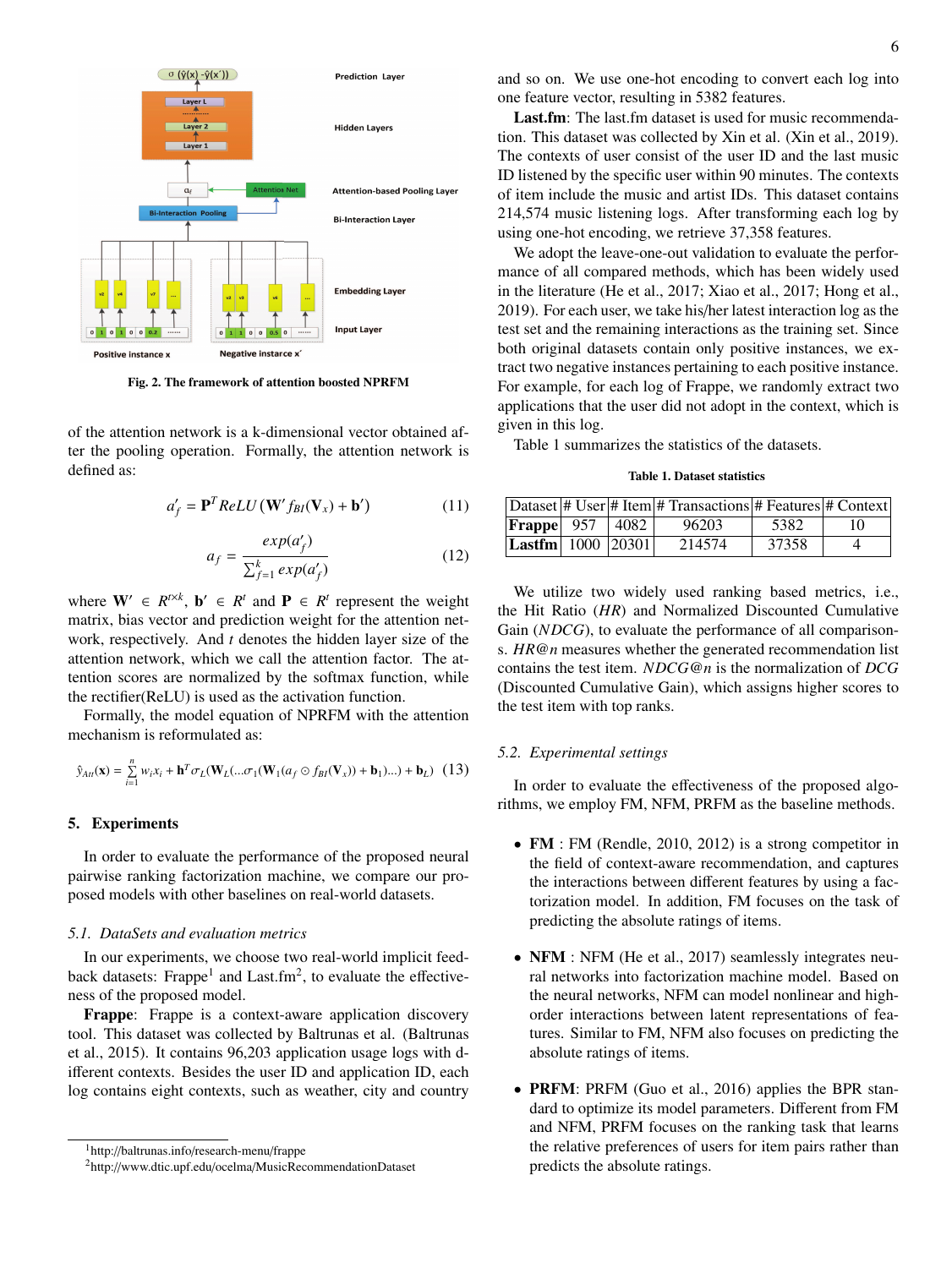In order to make a fair comparison, we set the parameters of each method according to respective references or based on our experiments. Under these parameter settings, each method achieves its best performance. For all compared methods, we set the dimension of the hidden feature vector  $k = 64$ . In addition, for FM, we set the regularization term  $\lambda = 0.01$  and the learning rate  $\eta = 0.001$ . For NFM, we set the number of hidden layers 1, the regularization term  $\lambda = 0.01$  and the learning rate  $\eta = 0.001$ . For PRFM, we set the regularization term  $\lambda = 0.001$  and the learning rate  $\eta = 0.1$ . For both the NPRFM and the attention boosted NPRFM, we set the regularization term  $\lambda$  = 0.001, the learning rate  $\eta$  = 0.1, and the number of hidden layers  $L = 1$ . In addition, we initialize the latent feature matrix *V* of NPRFM with the embedded representations learned by PRFM.

#### *5.3. Performance comparison*

We set the length of recommendation list  $n = 3, 5, 7$  to evaluate the performance of all compared methods. When the dimension of feature representation *k* is equal to 64, the experimental results on the two datasets are illustrated in Tables 2 and 3. In addition, the experimental results with  $k = 32$  are listed in Tables 4 and 5.

#### Table 2. Performance comparison on the Frappe dataset (*k*=64)

| Recommendation                                            | $n=3$                                              | $n=5$           | $n=7$ |
|-----------------------------------------------------------|----------------------------------------------------|-----------------|-------|
| Algorithm                                                 | HR NDCG                                            | HR NDCG HR NDCG |       |
| FM.                                                       | $[0.2445\ 0.1795\ 0.3050\ 0.2107\ 0.3422\ 0.2216]$ |                 |       |
| <b>NFM</b>                                                | $[0.2510\ 0.1797] 0.3702\ 0.2199] 0.4686\ 0.2504$  |                 |       |
| <b>PRFM</b>                                               | $[0.4650\,0.3868]0.5654\,0.4280]0.6383\,0.4533]$   |                 |       |
| <b>NPRFM</b>                                              | 0.47860.39620.57510.43580.64690.4607               |                 |       |
| NPRFM+attention 0.4824 0.4036 0.5813 0.4442 0.6578 0.4706 |                                                    |                 |       |

Table 3. Performance comparison on the Last.fm dataset (*k*=64)

| Recommendation                                            | $n=3$                                                 | $n=5$ | $n=7$ |
|-----------------------------------------------------------|-------------------------------------------------------|-------|-------|
| Algorithm                                                 | HR NDCG HR NDCG HR NDCG                               |       |       |
| FM                                                        | $[0.0770\ 0.0584\ 0.1064\ 0.0706\ 0.1344\ 0.0803]$    |       |       |
| <b>NFM</b>                                                | $[0.0972\ 0.0723] 0.1372\ 0.0886] 0.1702\ 0.1000$     |       |       |
| <b>PRFM</b>                                               | $0.1828$ $0.1374$ $0.2545$ $0.1667$ $0.3094$ $0.1857$ |       |       |
| <b>NPRFM</b>                                              | $0.18550.140200.26240.171500.32190.1921$              |       |       |
| NPRFM+attention 0.1984 0.1504 0.2761 0.1822 0.3341 0.2023 |                                                       |       |       |

Table 4. Performance comparison on the Frappe dataset (*k*=32)

| Recommendation                                            | $n=3$   | $n=5$                                                 | $n=7$ |
|-----------------------------------------------------------|---------|-------------------------------------------------------|-------|
| Algorithm                                                 | HR NDCG | HR NDCG HR NDCG                                       |       |
| <b>FM</b>                                                 |         | $[0.2435\ 0.1843] 0.3017\ 0.2075] 0.3413\ 0.2096$     |       |
| <b>NFM</b>                                                |         | 0.24780.18460.30760.20920.35400.2252                  |       |
| <b>PRFM</b>                                               |         | $[0.4305\ 0.3521]$ $0.5309\ 0.3933]$ $0.6011\ 0.4177$ |       |
| <b>NPRFM</b>                                              |         | $[0.4535\ 0.3697] 0.5515\ 0.4090] 0.6144\ 0.4310$     |       |
| NPRFM+attention 0.4659 0.3845 0.5583 0.4226 0.6242 0.4453 |         |                                                       |       |

As illustrated in Tables 2-5, we have the following observations: (1) On both datasets, FM performs the worst among all the compared methods. The reason is that FM learns its model parameters by adopting a point-wise learning scheme, which usually suffers from data sparsity. (2) NFM is superior to FM with regards to all evaluation metrics. This observation demonstrates that integrating neural networks is beneficial for FM to improve its recommendation performance. One reason is that the non-linear and high-order interactions among representations of features are captured by utilizing the neural networks, resulting in the improvement of recommendation performance. (3) On both datasets, PRFM achieves better performance than those of FM and NFM. This is because PRFM learns its model parameters by applying the BPR criterion, in which the pairwise learning method is used to infer the latent representations of users and items. To some extent, the pair-wise learning scheme is able to alleviate the problem of data sparsity by making non-observed feedback contribute to the learning of model parameters. (4) Our proposed NPRFM model consistently outperforms other compared methods, which demonstrates the effectiveness of the proposed strategies. Specifically, when  $n = 3$ , NPRFM improves the *HR* of PRFM by 2.9% and 1.5% on Frappe and Last.fm, respectively. In terms of *NDCG*, the improvements of NPRFM over PRFM are 2.4% and 2.0% on Frappe and Last.fm, respectively. This observation confirms our assumption that it is beneficial to unify the strengths of NFM model in capturing non-linear and high-order interaction relationships and the PRFM model in learning users preferences ranking between items. (5) On both datasets, the attention boosted NPRFM obtains better performance than NPRFM. This is because attention boosted NPRFM enhances NPRFM by learning the importance of feature interactions with an attention network, which not only improves the representation ability but also the interpretability of the NPRFM model. (6) All the compared methods with  $k = 64$  are more competent than those with  $k = 32$ . The sensitivity analysis of the dimension of the latent representation of feature is presented in the following section.

#### *5.4. Sensitivity analysis*

#### *5.4.1. Impact of the depth of neural networks*

In the proposed model, we use the neural networks, i.e, MLP, to learn the nonlinear interactions between embedded representations of different features. The depth of neural networks is an important factor that affects the expressiveness of neural networks. In this section, we conduct a group of experiments to investigate the impact of the depth of neural networks on the recommendation quality. We set  $n = 5$  and  $k = 64$ , and vary the depth of neural networks from 1 to 3.

In Table 6, NPRFM-*i* denotes the NPRFM model with *i* hidden layers. Particularly, NPRFM-0 is equal to PRFM. NPRFMattention-*i* denotes the attention enhanced NPRFM with *i* hidden layers. Principally, NPRFM-attention-0 is equal to atten-

Table 5. Performance comparison on the Last.fm dataset (*k*=32)

| Recommendation                                            | $n=3$   | $n=5$                                              | $n=7$ |
|-----------------------------------------------------------|---------|----------------------------------------------------|-------|
| Algorithm                                                 | HR NDCG | HR NDCG HR NDCG                                    |       |
| <b>FM</b>                                                 |         | $0.0661 0.0501 0.0916 0.0604 0.1163 0.0690$        |       |
| <b>NFM</b>                                                |         | $[0.0898\ 0.0662\ 0.1314\ 0.0835\ 0.1666\ 0.0959]$ |       |
| <b>PRFM</b>                                               |         | $[0.1345\ 0.1024\ 0.1927\ 0.1259\ 0.2369\ 0.1412]$ |       |
| <b>NPRFM</b>                                              |         | $\overline{0.14530.1107}0.20270.13420.24980.1505$  |       |
| NPRFM+attention 0.1532 0.1175 0.2192 0.1445 0.2665 0.1609 |         |                                                    |       |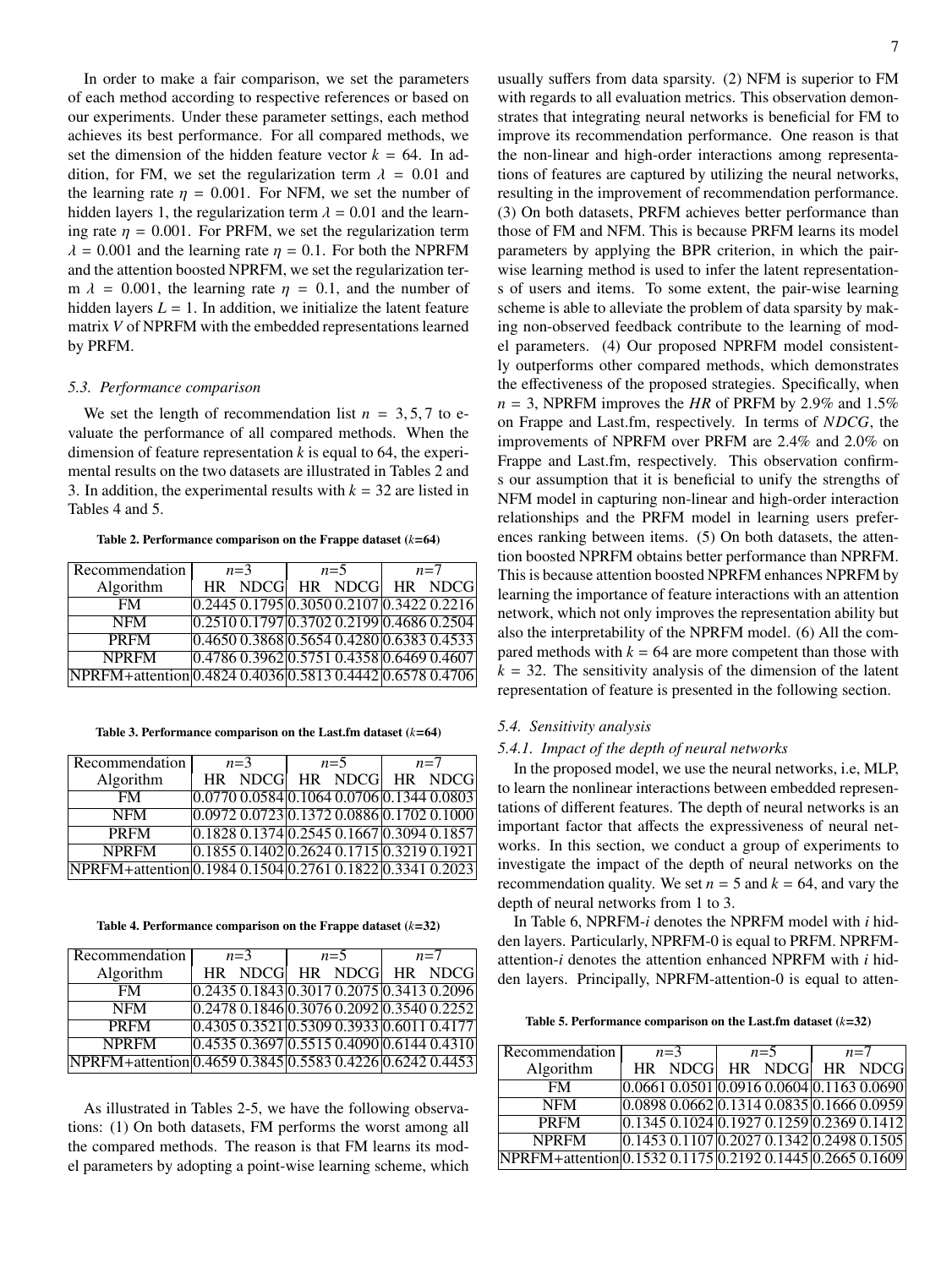tion boosted PRFM, which introduces the attention mechanism into PRFM. We only present the experimental results on *HR*@5 in Table 6 and the experimental results on *NDCG*@5 illustrate a similar trend.

#### Table 6. Impact of *L*

| Methods           | Frappe | Lastfm |
|-------------------|--------|--------|
| NPRFM-0           | 0.5654 | 0.2545 |
| NPRFM-1           | 0.5751 | 0.2624 |
| NPRFM-2           | 0.5592 | 0.2572 |
| NPRFM-3           | 0.5654 | 0.2077 |
| NPRFM-attention-0 | 0.5751 | 0.2669 |
| NPRFM-attention-1 | 0.5813 | 0.2761 |
| NPRFM-attention-2 | 0.5692 | 0.2649 |
| NPRFM-attention-3 | 0.5719 | 0.2294 |

#### Table 7. Impact of *k*

| k                   | Frappe | Lastfm |
|---------------------|--------|--------|
| NPRFM-16            | 0.4650 | 0.1641 |
| NPRFM-32            | 0.5515 | 0.2027 |
| NPRFM-64            | 0.5751 | 0.2624 |
| NPRFM-128           | 0.5692 | 0.2514 |
| NPRFM-attention-16  | 0.4694 | 0.1686 |
| NPRFM-attention-32  | 0.5583 | 0.2192 |
| NPRFM-attention-64  | 0.5813 | 0.2761 |
| NPRFM-attention-128 | 0.5784 | 0.2647 |

As indicated in Table 6, we observe that NPRFM depicts the best performance when the number of the hidden layer is equal to one, and the performance of NPRFM degrades when the number of the hidden layer increases. This is owing to the fact that the training data available are not sufficient enough for NPRFM to accurately learn its model parameters when the number of hidden layers is relatively large. In fact, although the multi-layer perceptron theoretically is able to approximate any measure functions, its premise condition is that there is a sufficient amount of data for the learning of neural network parameters. By contrast, if the number of layers is small, NPRFM has limited ability of modeling the complex interactions among embedded representations of features, resulting in the sub-optimal recommendation performance. We also observe that NPRFMattention-1 gains the best performance among variants of the attention boosted NPRFM model, and the performance of attention boosted NPRFM degrades as the number of the hidden layer increases or decreases, which is similar to NPRFM. Moreover, the performance of NPRFM-attention-*i* is better than that of NPRFM-*i*. The reason is that attention boosted NPRFM can learn the importance of feature interactions to lighten the interference of useless features on interaction.

# *5.4.2. Impact of k*

In this section, we conduct another set of experimental studies to investigate the impact of the dimension of embedded representations of features *k* on the recommendation quality. We fix the number of the hidden layer to one, and other parameters remain unchanged. We change the value of *k* within [16,32,64,128]. The experimental results of *HR*@5 on the two datasets are provided in Table 7.

As indicated in Table 7, the proposed NPRFM model is sensitive to the dimensions of the embedded representations of features. We find that the performance of NPFFM is optimal when the dimension of embedded representation of feature is equal to 64. A possible explanation is that the proposed model already has enough expressiveness to describe the latent preferences of user and characteristics of items when  $k = 64$ . In addition, a large dimension of the embedded representation may introduce noises into NPRFM, degrading the performance of NPRFM. Similar to NPRFM, the performance of attention boosted N-PRFM is the best when the dimension of the embedded representation of feature is equal to 64. Meanwhile, we further observe that NPRFM-attention-*k* performs better than NPRFM-*k*, owing to the fact that the attention boosted NPRFM is able to learn the importance of useful and predictive feature interactions, thereby further improving the performance.

#### *5.4.3. Impact of parameter* λ

The regularization parameter  $\lambda$  may also affect the performance of NPRFM. Hence, we perform another group of experiments to evaluate the sensitivities of  $\lambda$ . We fix the number of the hidden layer to one,  $k = 32$ , and other parameters remain unchanged. We vary the value of  $\lambda$  to observe the effect of  $\lambda$ on NPRFM. The experimental results of *HR*@5 are presented in Tables 8.

As shown in Table 8, NPRFM achieves its best performance when  $\lambda$  is around 0.001. While, NPRFM performs the worst when  $\lambda$  is around 0.1.

| The value of $\lambda$ | Frappe | Lastfm |
|------------------------|--------|--------|
| $\lambda = 0.1$        | 0.4742 | 0.1924 |
| $\lambda = 0.01$       | 0.5249 | 0.2006 |
| $\lambda = 0.001$      | 0.5598 | 0.2026 |
| $\lambda = 0.0001$     | 0.5465 | 0.1972 |
|                        |        |        |

#### Table 8. Impact of parameter  $\lambda$

#### *5.5. Pre-training*

In this section, we investigate the effect of the pre-training on the performance of the NPRFM. We fix the dimension of the embedded representation of feature to 32, and other parameters remain unchanged. Meanwhile, we use the result of PRFM to initialize the corresponding latent feature matrix *V* defined in NPRFM. The experimental results are presented in Fig. 3 and Fig. 4.

From Fig.3, we observe that the loss function score of N-PRFM without pre-training converges from 14000 to 2000 when the number of iterations reaches 20. By contrast, during the first 20 iterations, the loss function of NPRFM with pre-training converges from 4500 to 1500. It indicates that the pre-training is able to accelerate the convergence of NPRFM. Moreover, as shown in Fig. 4, the *HR* of NPRFM without pretraining is around 0.5 when it iterates over 100 times. Under some conditions, with the pre-training, the *HR* of NPRFM on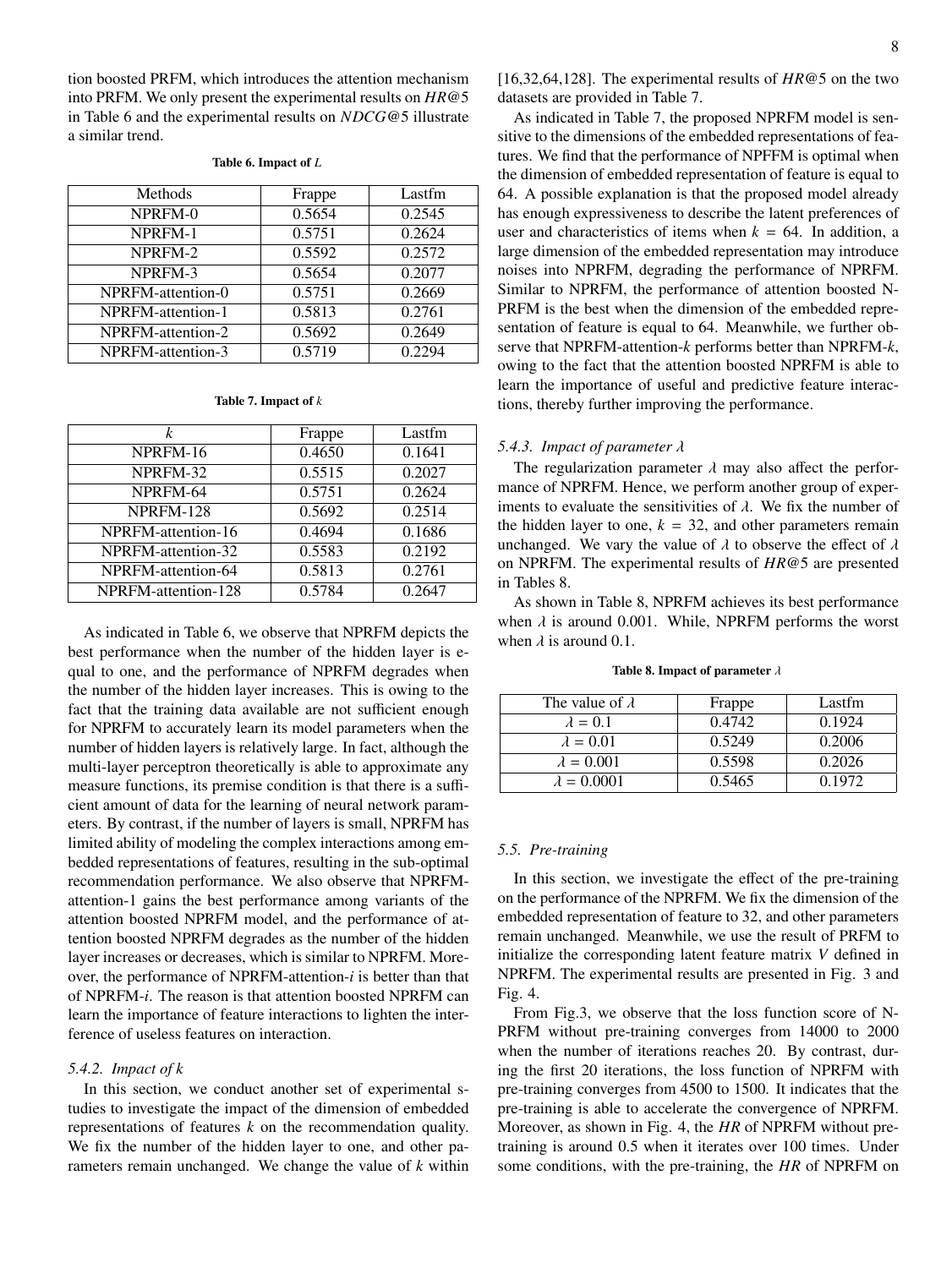

(a) Loss of NPRFM without pre-(b) Loss of NPRFM with pretraining training

Fig. 3. The effect of pre-training on the loss



(a) HR of NPRFM without pre-(b) HR of NPRFM with pre-training training



Frappe is around 0.54. This observation indicates that the pretraining with PRFM is also helpful to boost the recommendation performance of NPRFM.

## 6. Conclusion

In this research, we propose the neural pairwsie ranking factorization machine model, which integrates the multi-layer perceptual neural networks into the PRFM model to boost the recommendation performance of factorization model. Specifically, we stack a multi-layer perceptual neural networks over the bi-interaction layer to capture the non-linear and high-order interactions among the embedded representations of features. Meanwhile, the BPR framework is adopted to learn the relative preferences of users, and make non-observed feedback contribute to the inference of model parameters. Hence, our proposed neural pairwise ranking factorization machine model unifies the strength of its three fundamental components, i.e., neural networks, factorization machine and BPR, and effectively tackles their respective drawbacks. In addition, we introduce an attention mechanism into NPRFM to learn the importance of feature interactions. Experimental results on real world datasets indicate that the proposed neural pairwise ranking factorization machine model outperforms the traditional recommendation algorithms. Recently, the generative adversarial network (GAN) (Goodfellow et al., 2014) has shown promising potential in the fields of natural language processing and computer vision, and

integrating the GAN into factorization machine would be an interesting future direction.

#### Declaration of Conflicts of Interest

The authors declare that there is no conflict of interest regarding the publication of this article.

#### Acknowledgments

This work is supported in part by the Natural Science Foundation of the Higher Education Institutions of Jiangsu Province (Grant No. 17KJB520028 ), NUPTSF (Grant No. NY217114), Tongda College of Nanjing University of Posts and Telecommunications (Grant No. XK203XZ18002) and Qing Lan Project of Jiangsu Province.

#### References

- Adomavicius, G., Tuzhilin, A., 2005. Toward the next generation of recommender systems: A survey of the state-of-the-art and possible extensions. TKDE 17, 734–749.
- Adomavicius, G., Tuzhilin, A., 2011. Context-aware recommender systems, in: Recommender systems handbook, pp. 217–253.
- Baltrunas, L., Church, K., Karatzoglou, A., Oliver, N., 2015. Frappe: Understanding the usage and perception of mobile app recommendations in-thewild. arXiv preprint arXiv:1505.03014 .
- Baltrunas, L., Ludwig, B., Ricci, F., 2011. Matrix factorization techniques for context aware recommendation, in: RecSys, ACM. pp. 301–304.
- Breese, J.S., Heckerman, D., Kadie, C., 1998. Empirical analysis of predictive algorithms for collaborative filtering, in: UAI, pp. 43–52.
- Chen, A., 2005. Context-aware collaborative filtering system: Predicting the users preference in the ubiquitous computing environment, in: International Symposium on Location-and Context-Awareness, pp. 244–253.
- Chen, C., Zhang, M., Ma, W., Liu, Y., Ma, S., 2020. Efficient non-sampling factorization machines for optimal context-aware recommendation, in: WWW, pp. 2400–2410.
- Chen, J., Zhang, H., He, X., Nie, L., Liu, W., Chua, T.S., 2017a. Attentive collaborative filtering: Multimedia recommendation with item-and componentlevel attention, in: SIGIR, pp. 335–344.
- Chen, L., Zhang, H., Xiao, J., Nie, L., Shao, J., Liu, W., Chua, T.S., 2017b. Sca-cnn: Spatial and channel-wise attention in convolutional networks for image captioning, in: CVPR, pp. 5659–5667.
- Cheng, C., Xia, F., Zhang, T., King, I., Lyu, M.R., 2014. Gradient boosting factorization machines, in: RecSys, pp. 265–272.
- Goodfellow, I., Pouget-Abadie, J., Mirza, M., Xu, B., Warde-Farley, D., Ozair, S., Courville, A., Bengio, Y., 2014. Generative adversarial nets, in: NIPS, pp. 2672–2680.
- Guo, H., Tang, R., Ye, Y., Li, Z., He, X., 2017. Deepfm: a factorizationmachine based neural network for ctr prediction, in: IJCAI, pp. 1725–1731.
- Guo, W., Wu, S., Wang, L., Tan, T., 2016. Personalized ranking with pairwise factorization machines. Neurocomputing 214, 191–200.
- He, X., Chua, T.S., 2017. Neural factorization machines for sparse predictive analytics, in: SIGIR, ACM. pp. 355–364.
- He, X., Liao, L., Zhang, H., Nie, L., Hu, X., Chua, T.S., 2017. Neural collaborative filtering, in: WWW, pp. 173–182.
- Hofmann, T., 2003. Collaborative filtering via gaussian probabilistic latent semantic analysis, in: SIGIR, ACM. pp. 259–266.
- Hofmann, T., 2004. Latent semantic models for collaborative filtering. TOIS 22, 89–115.
- Hong, F., Huang, D., Chen, G., 2019. Interaction-aware factorization machines for recommender systems, in: AAAI, pp. 3804–3811.
- Hornik, K., Stinchcombe, M., White, H., 1989. Multilayer feedforward networks are universal approximators. Neural Networks 2, 359–366.
- Juan, Y., Zhuang, Y., Chin, W.S., Lin, C.J., 2016. Field-aware factorization machines for ctr prediction, in: RecSys, ACM. pp. 43–50.